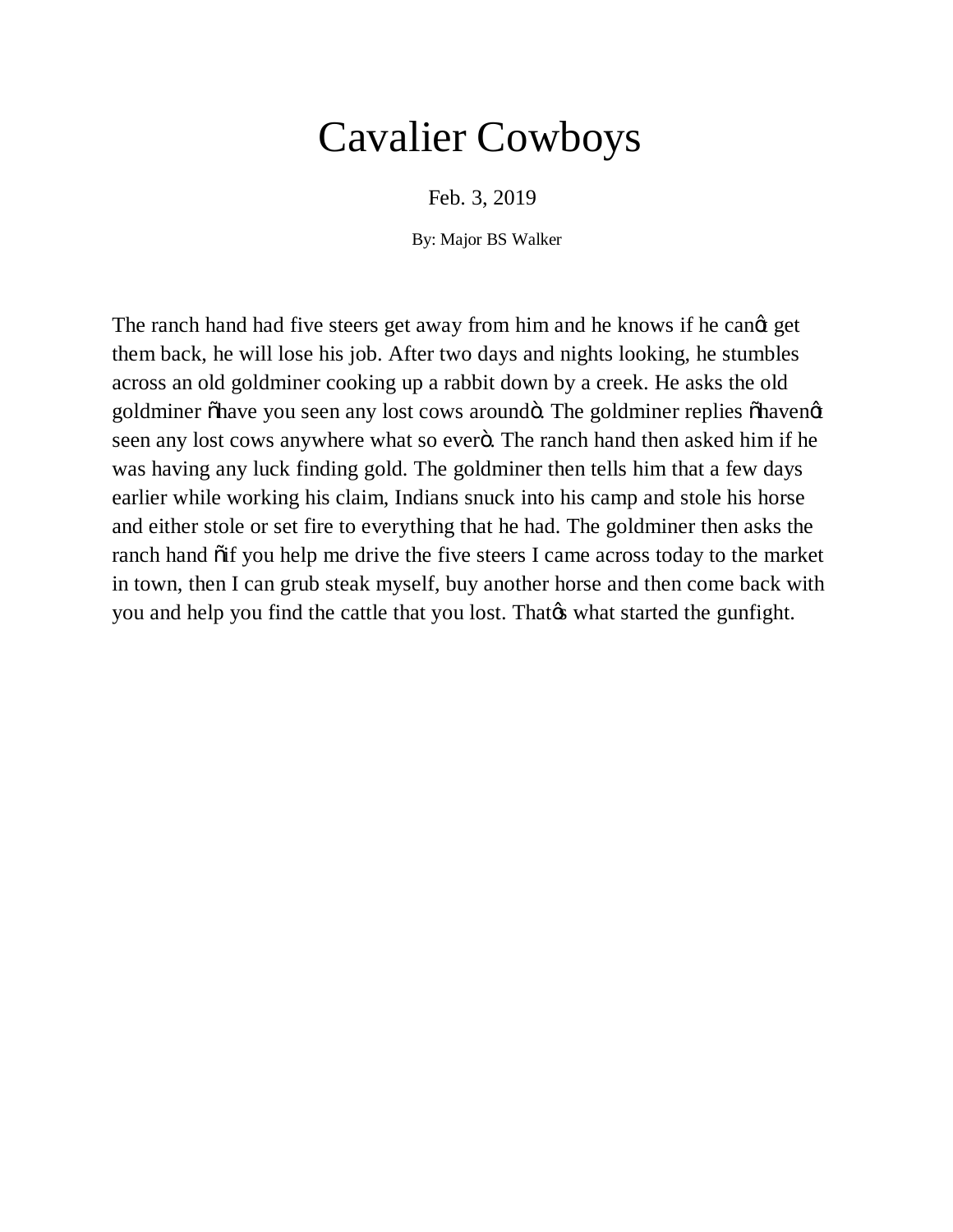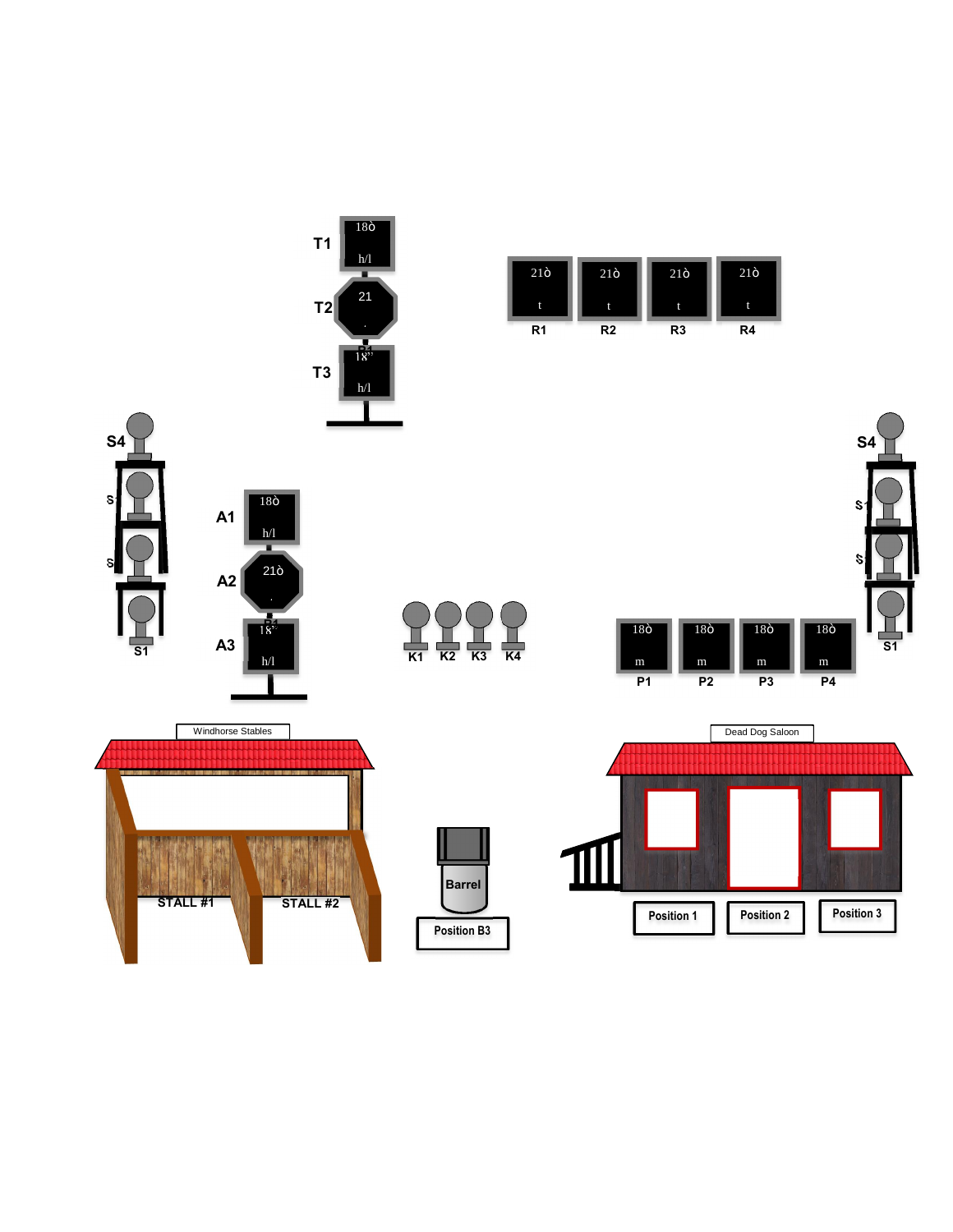## **Stage: 1**

**Setup:** 10/ 10/ 4+ Pistols are loaded with 5 rounds each and holstered, Rifle is loaded with 10 rounds and staged in stall 2, Shotgun is staged OE at position B3 **Order:** R, P, S

**Procedure:** Shooter starts standing in stall 2 with hands on left and right walls and when ready says  $\delta$ Help You Whatö. At the beep with rifle shoot the T1-T3 targets with two five shot Nevada sweeps, one starting on T1 and the other starting on T3 (an ex.T1,2,3,2,1-3,2,1,2,3). Next, with pistols shoot the A1- A3 targets with the same instructions as the rifle. Last, move to B3 the barrel and with shotgun shoot the K1- K4 knock-downs in any order.

## **Stage: 2**

**Setup:** 10/ 10/ 4+ Pistols are loaded with 5 rounds each and holstered, Rifle is loaded with 10 rounds and staged at position B3, Shotgun is staged OE at position B3 **Order:** R, S, P

**Procedure:** Start standing at position B3 the barrel with hands on hat/head and when ready say  $H$  Then  $H$ <sup>1</sup> Help You What  $\ddot{o}$ . At the beep with rifle shoot the T<sup>1</sup>-T<sup>3</sup> and the R<sup>1</sup>-R<sup>4</sup> targets in this order, ( R,T,T,R,T,T,R,T,T,R ) with all targets engaged (an ex R1,T1,T1,R2,T2,T2,R3,T3,T3,R4). Next, with shotgun shoot the K1- K4 knock-downs in any order. Last, move to stall 2 and with pistols shoot the A1- A3 targets center, square, square, center, square, square, center, square, square, center with all targets engaged (an ex A2, 1, 1, 2, 3, 3, 2, 1, 1, 2).

## **Stage: 3**

**Setup:** 10/ 10/ 4+ Pistols are loaded with 5 rounds each and holstered, Rifle is loaded with 10 rounds and staged at position 1, Shotgun is staged OE at position 3 **Order:** S, R, P

**Procedure:** Shooter starts standing at position 3 with hands on window frame and when ready says  $\delta$ Help You Whatö. At the beep with shotgun shoot the S1- S4 knock-downs in any order. Next, move to position 1 and with rifle shoot the R1- R4 targets starting from either end with a three, two, two, three sweep (an ex R1, 1, 1, 2, 2, 3, 3, 4, 4, 4). Last, move to position 2 and with pistols shoot the P1-P4 targets with the same instructions as the rifle.